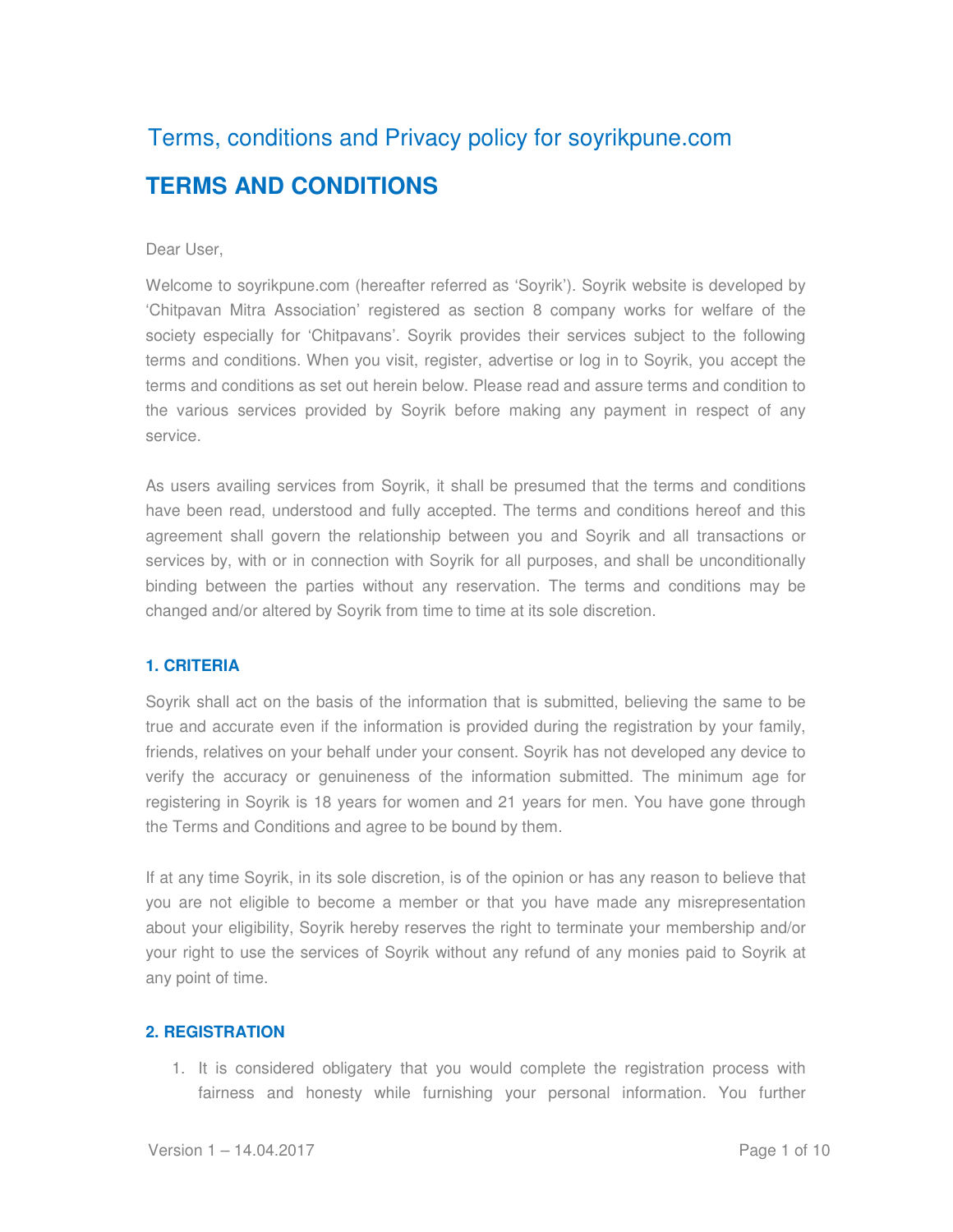undertake that you alone shall be responsible or liable for any information provided. Soyrik or its officers or any of its affiliates or any franchisee appointed by Soyrik shall not be liable for any act or deed committed by any person on basis of any information or data provided by you to Soyrik and you shall keep Soyrik unconditionally indemnified at all times against all and any proceedings that may be initiated by any person on account of any act, deed on the basis of information provided by you to Soyrik. In order to serve you better if Soyrik requires additional details you agree to provide it.

2. At any point of time Soyrik comes to know or has reasons to believe that any information provided by you for registration or otherwise is found to be untrue, inaccurate, or incomplete then Soyrik shall have full right to suspend or terminate your membership. In such case any payment made to Soyrik is not refundable or it will not be transferred any other person.

# **3. GENERAL**

- 1. You hereby expressly make petition and invite Soyrik and/or its authorized personnel or franchisee appointed by Soyrik to communicate to you through any telecom resources in the registered number provided by you to explain, explicate and clarify the various services provided by Soyrik and to assist, aid or support you in availing the said services.
- 2. If at any time, you want to discontinue receiving any communication (including, but not limited to emails, SMS and phone calls) from Soyrik, you should commutate the same through register email id.
- 3. If at any point of time, you want to modify/delete any information from your registered profile, the changes are to be informed through email from your registered email id. The changes informed through any other sources will not be implemented.
- 4. You represent that you or the mobile number submitted by you is not registered with the Do Not Disturb / National Customer Preference Register and/or you have already changed your registration suitably.
- 5. You also unconditionally agree to indemnify Soyrik and its officers against all losses, damages, penalties, costs or consequences whether direct or indirect, that may arise out of any breach or violation of the aforesaid representation, commitment and undertaking.
- 6. When you visit Soyrik or franchisee appointed by Soyrik or send e-mails from your register email id, you are communicating with us electronically. You consent to receive communications from us electronically. We will communicate with you by email. You agree that all agreements, notices, disclosures and other communications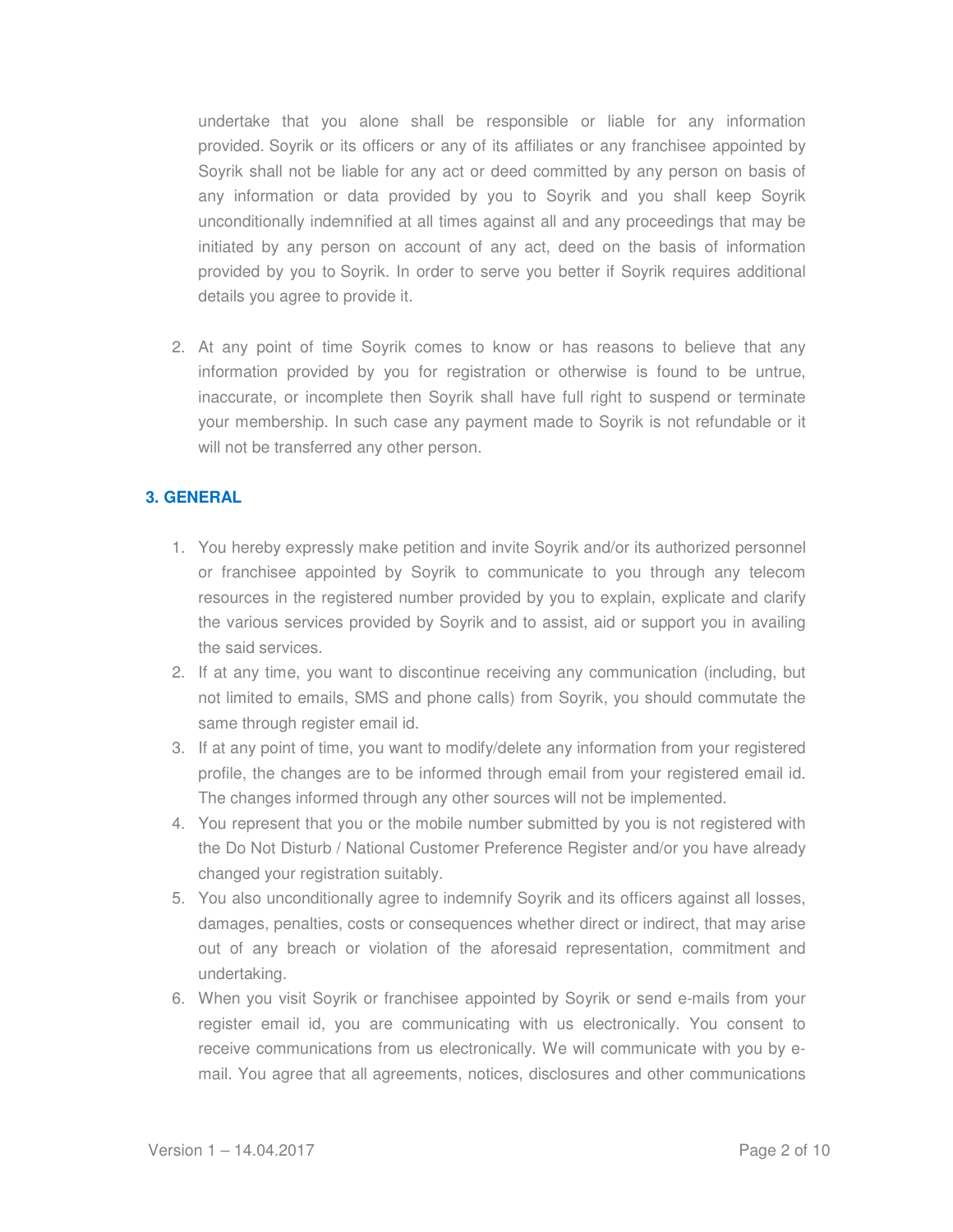that we provide to you electronically satisfy any legal requirement that such communications be in writing.

7. When any other candidates of Soyrik do communication through any form, the proper and fair response should be given to the concerned party.

# **PRIVACY POLICY**

Members agree that their profile(s) can be indexed by search engines, where Soyrik and its network do not have any control over the search engines behavior and Soyrik shall not be responsible for such activities of other search engines.

Soyrik is not responsible for any errors, omissions or representations on any of its pages or on any links or on any of the linked website pages.

Soyrik is not responsible any information by advertiser on its web pages in any manner and you are requested to verify the accuracy of all information on your own before undertaking any reliance on such information. The linked sites are not under the control of Soyrik and Soyrik is not responsible for the contents of any linked site or any link contained in a linked site, or any changes or updates to such sites.

Soyrik has the right to change its features and services from time to time based on member comments or as a result of a change of policy.

# **COPYRIGHT**

All contents available on Soyrik site, such as text, graphics, logos, button icons, images, audio clips, digital downloads, data compilations, and software, is the property of Soyrik and its parent organization Chitpavan Mitra Association or its advertisers and the same is protected by Indian and international copyright laws. The contents on this site is the exclusive property of Soyrik and protected by Indian and international copyright laws. All software used on this site is the property of Soyrik or its software suppliers and protected by Indian and international copyright laws.

# **TRADEMARK**

Soyrik is the owner and authorized user of the following domain names: soyrikpune.com Soyrikpune.in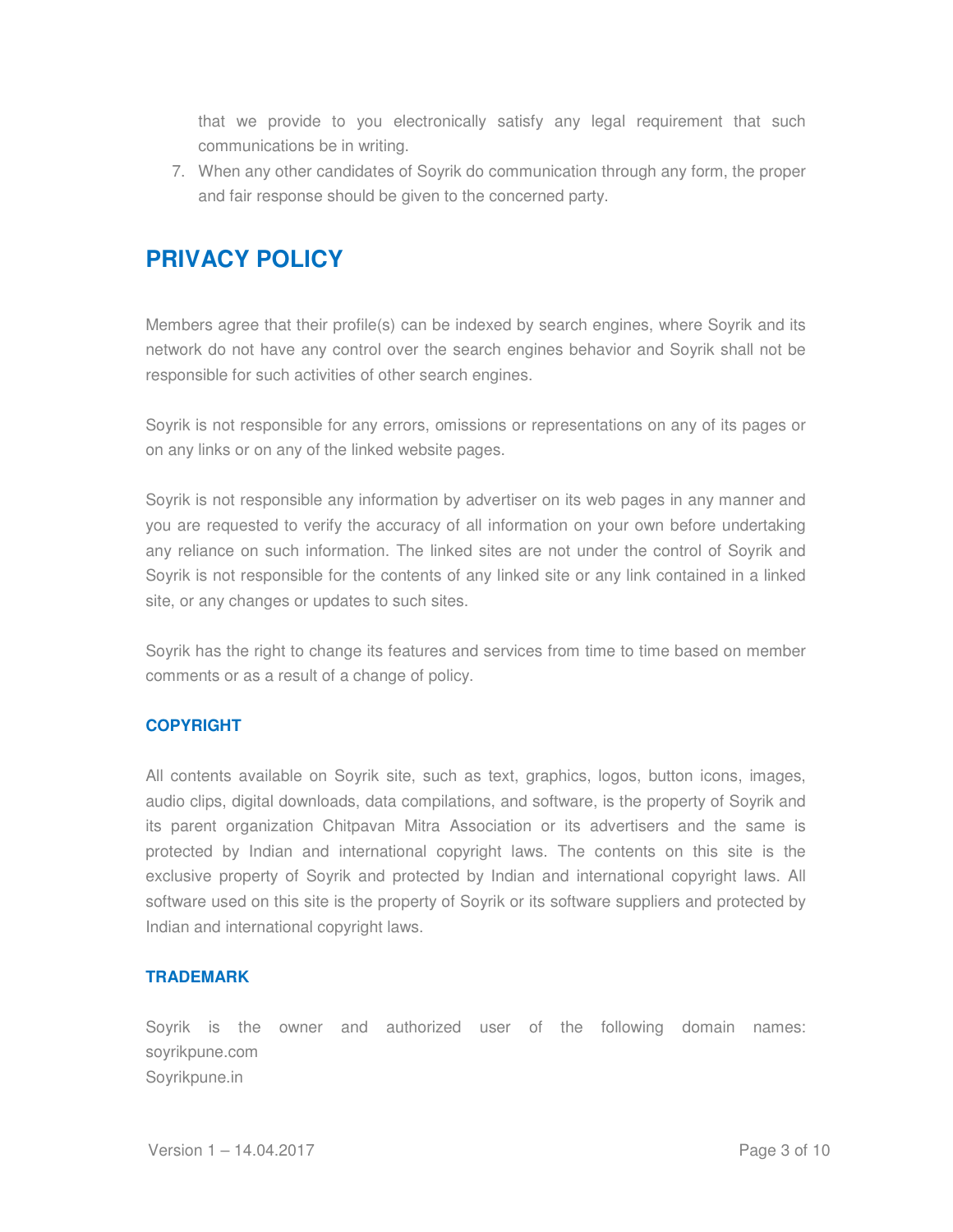#### soyarikpune.com

And other marks indicated on our site are registered trademarks of Soyrik, or its subsidiaries. Other graphics, logos, page headers, button icons, scripts, and service names are trademarks or trade address of Soyrik or its subsidiaries, affiliates, advertisers and franchisees. All other trademarks not owned by Soyrik or its subsidiaries, affiliates, advertisers, franchises those appear on this site are the property of their respective owners, who may or may not be affiliated with, connected to, or sponsored by Soyrik or its subsidiaries. Soyrik trademarks and other trademarks available on website shall not be used anywhere without proper permission from Soyrik.

## **LICENSE AND SITE ACCESS**

The log in or sign in to the Soyrik grants you a limited permission to access and make personal use of this site and not to download or modify it, or any portion of it. This permission does not include any resale or commercial use of this site or its contents; any collection and use of any product listings, descriptions, or prices; any derivative use of this site or its contents; any downloading or copying of account information for the benefit of another merchant; or any use of data mining, robots, or similar data gathering and extraction tools. This site or any portion of this site may not be reproduced, duplicated, copied, sold, resold, visited, or otherwise exploited for any commercial purpose. You will not frame or utilize framing techniques to enclose any trademark, logo, or other proprietary information (including images, text, page layout, or form) of Soyrik and our affiliates, advertiser, franchisees or subsidiaries. You will not use any other "hidden text" utilizing Soyrik name or trademarks. Any unauthorized use terminates the permission or license granted by Soyrik. You will not use any Soyrik logo or other proprietary graphic or trademark as part of the link.

## **YOUR ACCOUNT**

If you use or register in this site, you are responsible for maintaining the confidentiality of your account and password and for restricting access to your computer, and you agree to accept responsibility for all activities that occur under your account or password. You also hereby expressly agree that the information provided by you is available to the other users of Soyrik also and that Soyrik neither has any control nor any responsibility or accountability if information is misused, exploited or abused by any third party. Soyrik and its affiliates, advertisers, franchisees or subsidiaries reserve the right to refuse service, terminate accounts, remove or edit content, or cancel subscription at their sole discretion.

You cannot engage in advertising to, or solicitation of, other members to buy or sell any products or services through Soyrik. You will not transmit any chain letters or junk email to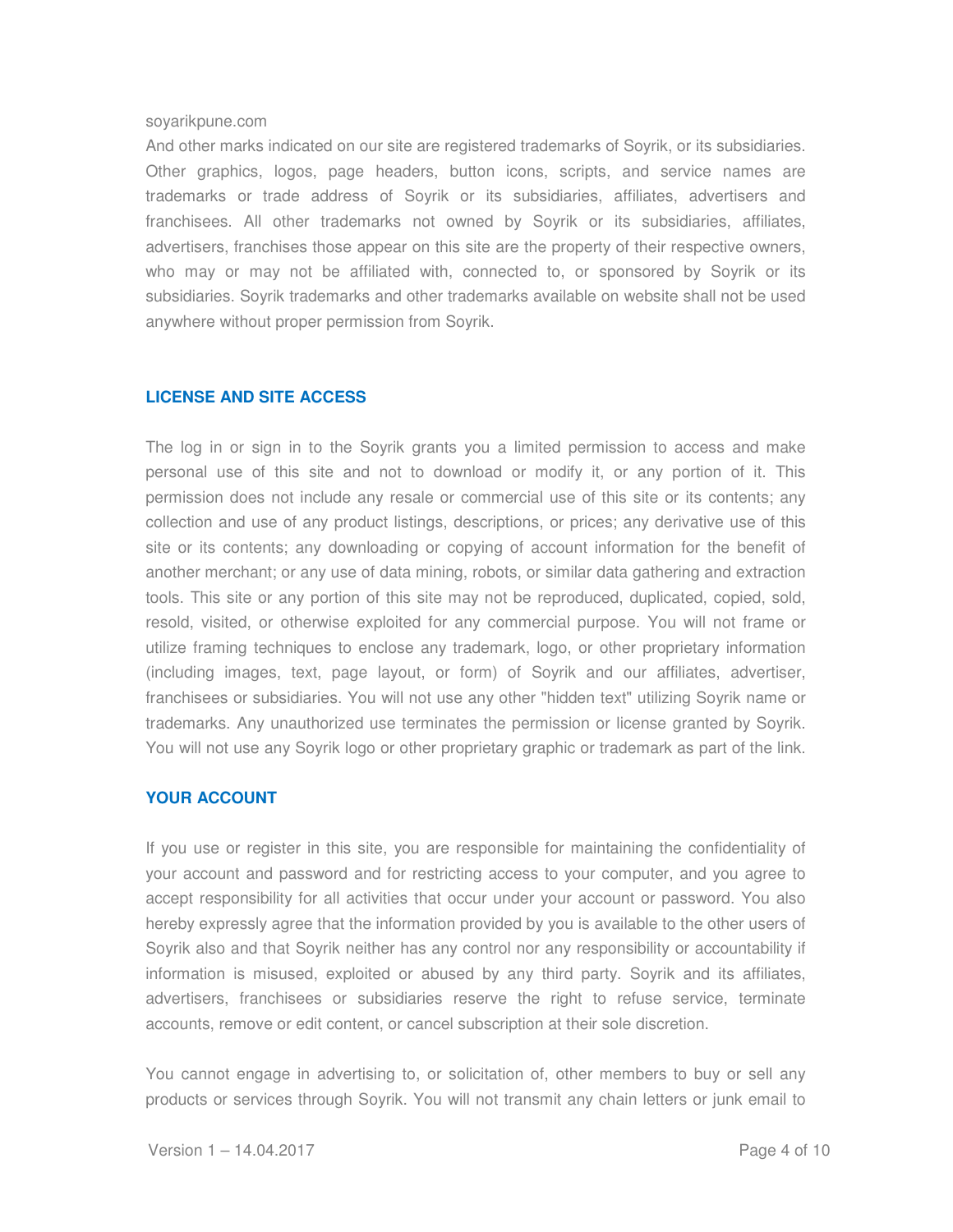other members. You understand and agree that Soyrik cannot monitor the conduct of its members off Soyrik, it is also a violation of these rules to use any information obtained from Soyrik in order to harass, abuse, or harm another person, or in order to contact, advertise to, solicit, or sell to any member without the prior explicit consent of the member or Soyrik. The Partner Expectations should be set by every member. In case the member has not set the Expectations or has not set the expectations correctly, then Soyrik shall set the Partner Expectations based on his/her profile information where member can also edit the same at any point of time.

# **MEMBERSHIP**

**Membership is not automatic:** The right of admission is vested with Soyrik. You become a member upon due acceptance of the Profile/Payment by Soyrik and rights of admission is reserved solely for

- Indian Nationals & Citizens.
- Persons of Indian Origin (PIO).
- Non Resident Indians (NRI).

**Length of Membership:** Your membership with Soyrik will continue till:

- Soyrik gives permission to you by rendering its services; or Soyrik or you terminate the membership.
- **Paid Memberships:** Validity of your paid membership is based membership packages declared time to time by Soyrik. Soyrik reserve the right to modify the membership packages at any point of time.

## **Privacy of Membership:**

Your Membership is only for personal use. It is not to be assigned, transferred or licensed so as to be used by any other person/entity. Members are advised to make appropriate/thorough enquiries before acting upon any matrimonial advertisement. Soyrik does not provide guarantee for or assurance of or subscribe to the claims and representations made by advertisers regarding particulars of status, age, income of other members Soyrik also does not vouch for the contents of the Voice Messages exchanged between members.

Soyrik reserves the right but is not obligated, to place Matrimonial Classifieds derived from your Soyrik profile in newspapers, television or any other media at the sole discretion of Soyrik. Members are advised to make appropriate/thorough enquiries before acting upon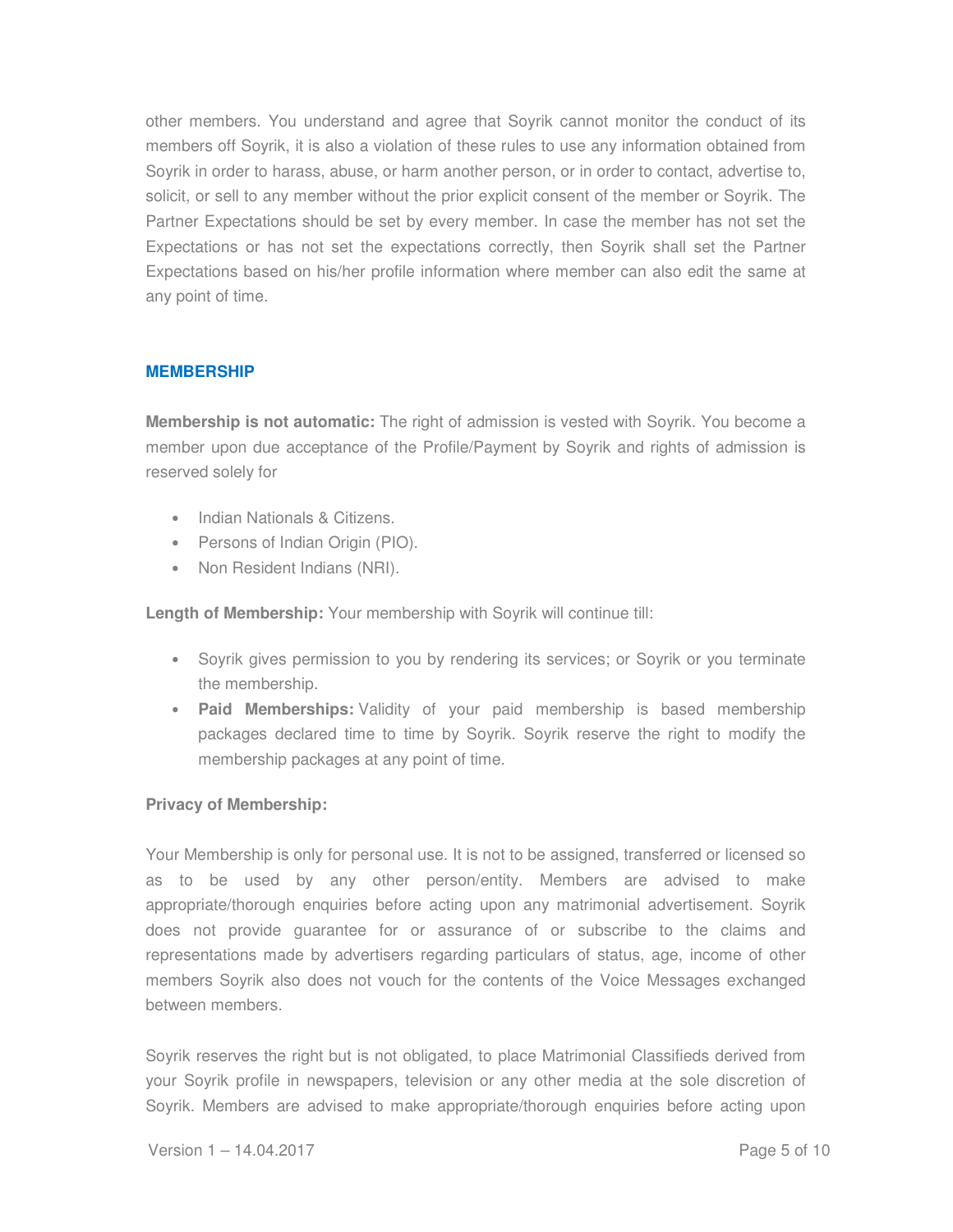any response to these matrimonial advertisements. Soyrik does not provide guarantee for or assurance of or subscribe to the claims and representations made by respondents regarding any particulars.

# **ONLINE CONDUCT**

You are responsible for the content and information [including profile and photograph] you post or transmit using Soyrik services. You will not post or transmit any content or information [in whatever form they may be contained] that is defamatory, blasphemous, abusive, obscene, sexually oriented, profane, intimidating, illegal or in violation of the rights of any person, including intellectual property rights. No content or information shall contain details or particulars of any of Soyrik competitors, including their contact details. You will not use either your online or offline membership as a platform for any kind of promotional campaign, solicitation, advertising or dealing in any products or services or transmit any chain letters or junk mails

# **EXTRANEOUS CONTENTS:**

.

Soyrik hereby alerts and warns its members of the possibility of unauthorized posting of content by any person including members and unauthorized users and advises discretion in access since such content, information or representation may not be suitable to you including being offensive. Soyrik will not in any way be responsible for such content, information or representations. Soyrik is also not responsible for alterations, modifications, deletion, reproduction, sale, transmission or any such misuse of data and content in the public domain by any user.

There is a limit to the number of profiles you are allowed to contact each day. This limit is set by Soyrik time to time.

Mobile number/Email verification is mandatory to contact other members. All profiles are reachable through mobile/Email. Profiles who have not verified their mobile numbers/email will not be part of Soyrik sites any more.

Being a free member you cannot view the contacts of other members or your contacts cannot be seen by other members. Free membership is valid for limited period only, Soyrik reserve the rights to provide this feature.

Your membership will automatically be suspended if you send "abusive, obscene or sexually oriented" message/s to other members. Soyrik has the right to suspend your profile without any prior notice. Soyrik reserves the right to edit/delete your photo/horoscope if it's not a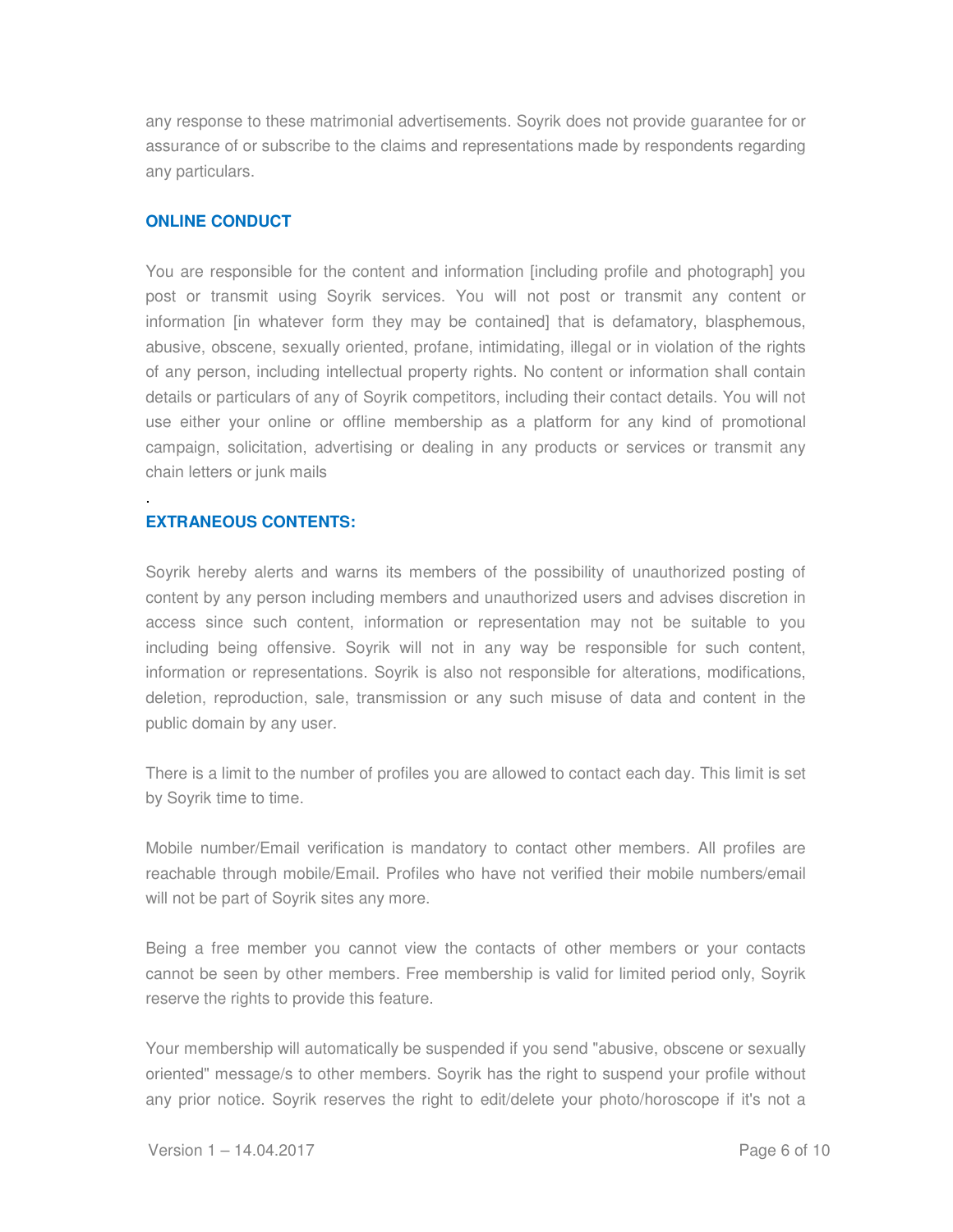valid/clear/related one. If Soyrik find duplicate profiles then we have rights to suspend any of the profile or all the profiles.

Messages sent to members of the opposite gender should be only for the purpose of finding a life partner. You are not allowed to misuse the services of Soyrik in the name of "Dating", "Flirting", "Friendship" etc.

Soyrik reserves the right to modify your profile if any prohibitive or objectionable content is found, or in the case of your contact details being entered in irrelevant fields Soyrik shall also modify the profile for other reasons not mentioned herewith. If any abusive content is found in your information, Soyrik has the right to suspend your profile.

You will not post or transmit any content, information or trademarks without the prior consent of the person holding its proprietary or licensed rights. Soyrik will not, in any way, be responsible or answerable to any action brought by any person arising out of your acts as described above.

Soyrik reserves the right to remove/edit any information posted by the member on the publicly accessible areas of the site which talks about social media related content.

Soyrik reserves the right but is not obligated, to edit, delete, eclipse or withhold display of such content or information as it deems fit in the light of the rules prescribed above.

To enhance the security of its members, Soyrik has restricted copying and saving images and content from certain sections of the portal.

We validate only the email of the member. Complete profile and character verification etc has to be done by interested parties themselves.

# **DISCLAIMER OF WARRANTIES AND LIMITATION OF LIABILITY**

This site is provided by Soyrik on an "as is" and "as available" basis. Soyrik makes no representations or warranties of any kind, express or implied, as to the operation of this site or the information, content, materials, or products included on this site. You expressly agree that your use of this site is at your sole risk.

To the full extent permissible by applicable law Soyrik disclaims all warranties, express or implied, including, but not limited to, implied warranties of merchantability and fitness for a particular purpose. Soyrik does not take responsibility for the originality or authenticity of the documents provided by the member. Soyrik does not verify credentials of any member such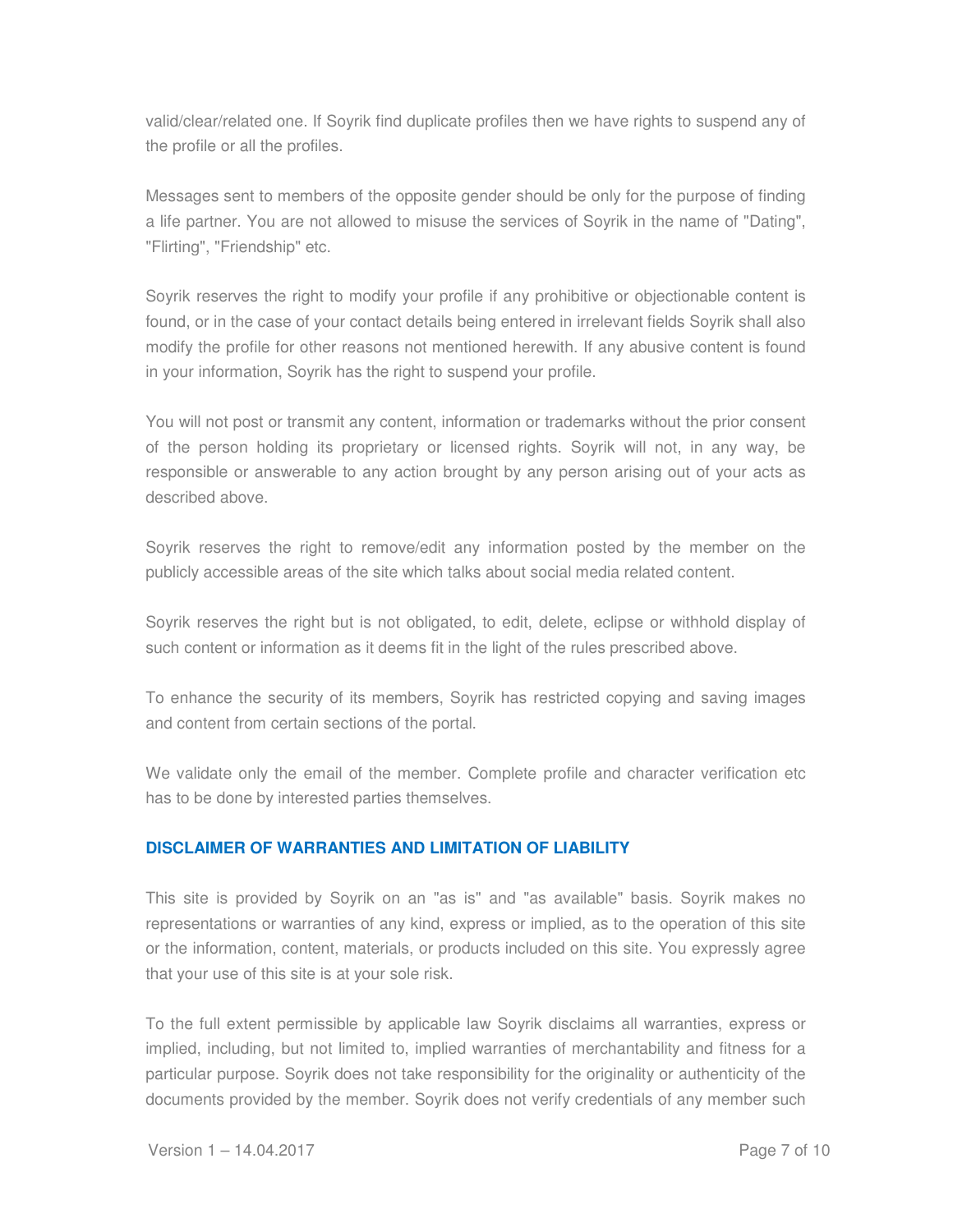as family status, educational qualifications, financial status, occupation, character, etc. Soyrik, its Employees, Office bearers, Officer's etc will not be liable for short coming due to any misrepresentations made by any of its members. Soyrik is not counterchecking or authenticating the veracity of the data/photocopies of documents provided by any member. Members are expected to counter check the veracity of the documents submitted by the prospects while short listing the prospect and satisfy themselves before making a choice of your match through adequate efforts, initiatives and due diligence Soyrik does not claim the authenticity or ownership of the home or office address scheduled for an appointment as being the member's actual or legal place of residence or employment respectively. Members are requested to exercise due care and caution while short listing the prospect and satisfy themselves before making a choice of your match through adequate efforts, initiatives and due diligence. Soyrik does not warrant that this site, its servers, or e-mail sent from Soyrik are free of viruses or other harmful components Soyrik will not be liable for any damages of any kind arising from the use of this site, including, but not limited to direct, indirect, incidental, punitive, and consequential damages.

Notwithstanding anything contrary contained anywhere, under no circumstances, Soyrik or its employees or officers shall be held responsible or liable whatsoever ort howsoever, arising out of, relating to or connected with:

- any act or omission not done by Soyrik;
- any untrue or incorrect information submitted by you or on your behalf;
- any decision taken by you or on your behalf or any consequences thereof, based on any information provided by any other user;
- any unauthorized or illegal act done by any third party relating to or connected with any information submitted by you or on your behalf;
- any cybercrime attempted or committed by anyone;
- any incident of force-majeure or 'Act of God'.

## **REFUND OF FEE**

If you choose to terminate your membership, the MEMBERSHIP FEES ARE NOT REFUNDABLE under any circumstances. Your membership for Soyrik services is for your sole, personal use. You may not authorize others to use your membership and you may not assign or transfer your account to any other person or entity.

## **RIGHT TO FORM CONSORTIUM/ASSOCIATES**

While providing services, Soyrik may outsource any part thereof to any competent person or organization, with or without disclosing it to you. However, your membership rights and

Version 1 – 14.04.2017 Page 8 of 10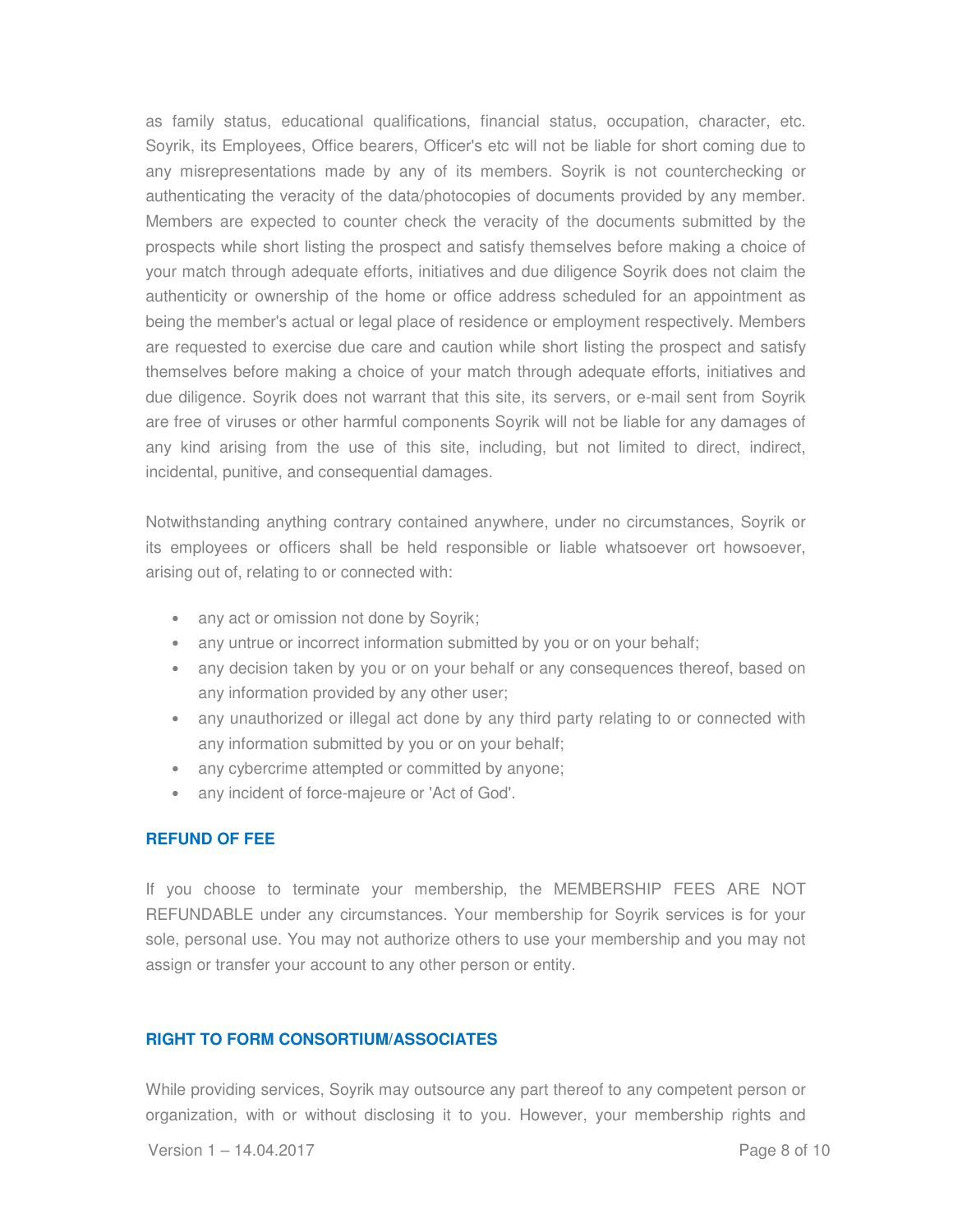responsibilities continue as against Soyrik only and not against such persons or organizations.

# **INDEMNITY**

You hereby agree to indemnify, defend and hold harmless Soyrik and/or its affiliates, their websites and their respective lawful successors and assigns from and against any and all losses, liabilities, claims, damages, costs and expenses (including reasonable legal fees and disbursements in connection therewith and interest chargeable thereon) asserted against or incurred by Soyrik and/or its affiliates, partner websites and their respective lawful successors and assigns that arise out of, result from, or may be payable by virtue of, any breach or non-performance of any representation, warranty, covenant or agreement made or obligation to be performed by You pursuant to this agreement.

You shall be solely and exclusively liable for any breach of any country specific rules and regulations or general code of conduct and Soyrik cannot be held responsible for the same.

# **GENERAL PROVISIONS**

## **Confidentiality:**

Soyrik will maintain confidential, all personal information [other than that meant for posting or transmission] furnished by members and shall take all possible and /or bonafide steps for maintaining the confidentiality. However, Soyrik may divulge such information if required by law. It is unconditionally agreed, understood and acknowledged by you that the information and/or data that may be submitted by you shall be preserved and retained by Soyrik for all time to come as permissible under law, notwithstanding cessation, termination or discontinuation of the membership.

## **Termination of Membership:**

The membership may be terminated by either party by serving a written notice on the other. Soyrik reserves the right to terminate the membership, to suspend a profile or to disable access in respect of any member in breach of any of the terms. In any case the Membership fees will not be refundable.

## **Site Policies, Modification and Severability:**

Please review our other policies, such as our pricing policy, posted on this site. We reserve the right to make changes to our site, policies, and these Terms and Conditions of Use at